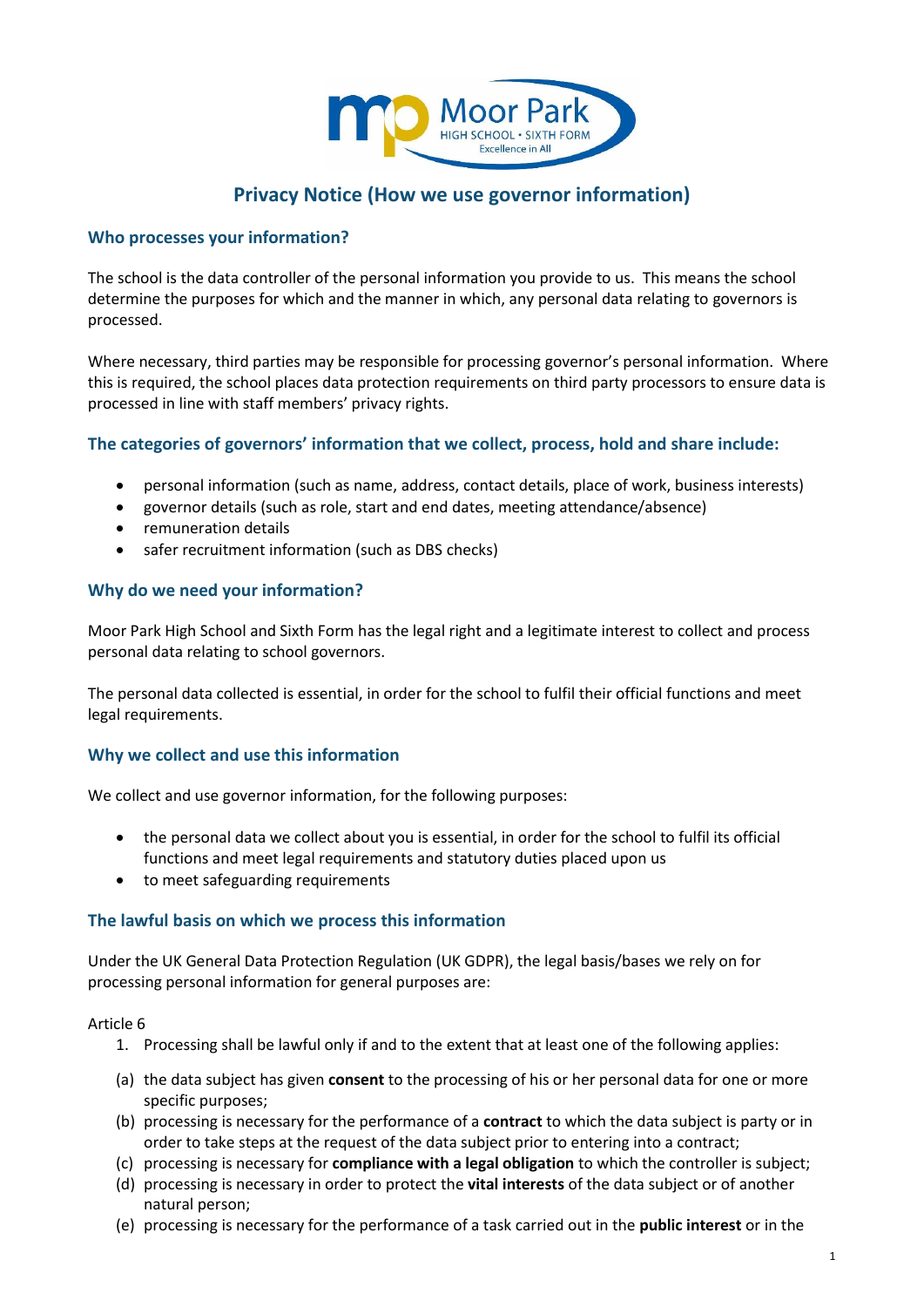exercise of official authority vested in the controller;

(f) processing is necessary for the purposes of the **legitimate interests** pursued by the controller or by a third party, except where such interests are overridden by the interests or fundamental rights and freedoms of the data subject which require protection of personal data, in particular where the data subject is a child.

#### Article 9

- 1. Processing of personal data revealing racial or ethnic origin, political opinions, religious or philosophical beliefs, or trade union membership, and the processing of genetic data, biometric data for the purpose of uniquely identifying a natural person, data concerning health or data concerning a natural person's sex life or sexual orientation shall be prohibited.
- 2. Paragraph 1 shall not apply if one of the following applies:
- (j) Processing is necessary for archiving purposes in the public interest, scientific or historical research purposes or statistical purposes in accordance with Article 89(1) based on Union or Member State law which shall be proportionate to the aim pursued, respect the essence of the right to data protection and provide for suitable and specific measures to safeguard the fundamental rights and the interests of the data subject.

## **Collecting this information**

Governor data is essential for the school's operational use. Whilst the majority of information you provide to us is mandatory, some of it is provided to us on a voluntary basis. In order to comply with data protection legislation, we will inform you whether you are required to provide certain information to us or if you have a choice in this.

All maintained school governing bodies, under section 538 of the Education Act 1996 and academy trusts, under the Academies Financial Handbook have a legal duty to provide the governance information as detailed above.

### **Storing this information**

We hold school governor information for 6 years following termination of your term of office (termination date  $+ 6$  years).

### **Who we share this information with**

We routinely share this information with:

- our local authority where applicable
- the Department for Education (DfE)
- GIAS (Getting Information about Schools)
- auditors
- visitors to the school website

#### **Why we share your information**

We do not share information about school governors with anyone without consent unless the law and our policies allow us to do so.

#### **Local authority**

We are required to share information about our governors with our local authority (LA) under section 5 of the Education (Supply of Information about the School Workforce) (England) Regulations 2007 and amendments.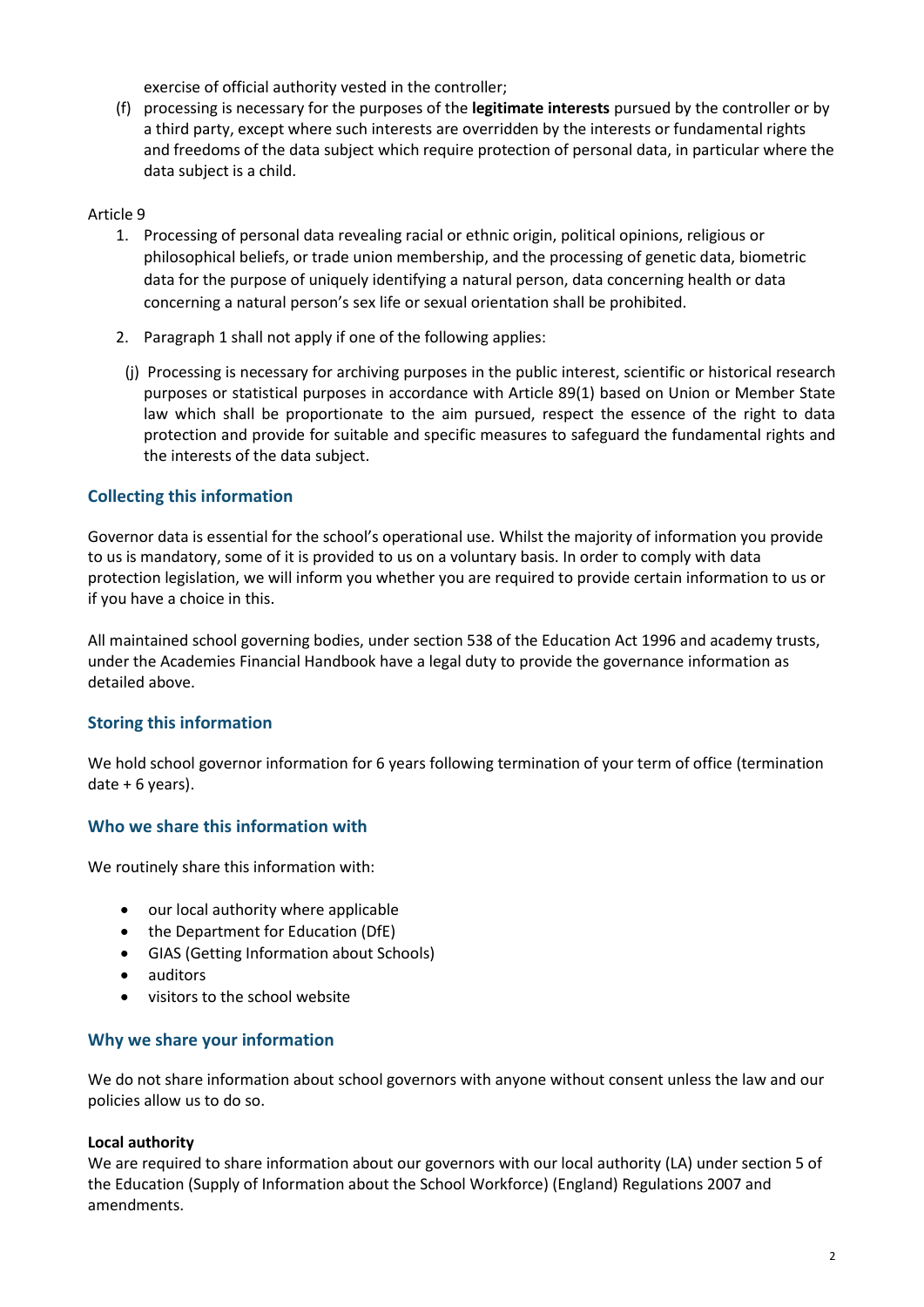### **Department for Education (DfE)**

We share personal data with the Department for Education (DfE) on a statutory basis. This data sharing underpins workforce policy monitoring, evaluation, and links to school funding / expenditure and the assessment educational attainment.

We are required to share information about our school governors the Department for Education (DfE) under [section 538 of the Education Act 1996.](http://www.legislation.gov.uk/ukpga/1996/56/section/538)

The governance data that we lawfully share with the DfE via GIAS will:

- Increase the transparency of governance arrangements.
- Enable schools and the DfE to quickly and accurately identify individuals who are involved in governance and who govern in more than one context.
- Allow the DfE to be able to uniquely identify an individual and, in a small number of cases, conduct checks to confirm their suitability for this important and influential role.

You can find out more about the requirements placed on the school by the DfE, including the data we share with them, via this website:

[https://www.gov.uk/government/news/national-database-of-governors.](https://www.gov.uk/government/news/national-database-of-governors)

Some of this personal data is not publicly available and is encrypted within the GIAS system. Access is restricted to authorised DfE and education establishment users with a DfE Sign-in account who need to see it to fulfil their official duties. The information is for internal purposes only and is not shared beyond the DfE, unless the law allows it to be.

Under the Data Protection Act 2018, you are entitled to ask the DfE what personal information it holds about you. You have the right to ask the DfE:

- If it processes your personal data.
- For a description of the data it holds about you.
- The reasons it is holding your data and any recipient it may be disclosed to.
- For a copy of your personal data and any details of its source.

To exercise these rights, you should make a subject access request. Information on how to do this can be found by following this link: [https://www.gov.uk/government/organisations/department-for](https://www.gov.uk/government/organisations/department-for-education/about/personal-information-charter)[education/about/personal-information-charter.](https://www.gov.uk/government/organisations/department-for-education/about/personal-information-charter)

You can also contact the DfE directly using its online contact form by following this link: [https://www.gov.uk/contact-dfe.](https://www.gov.uk/contact-dfe)

#### **Auditors**

Some of your details may be passed to auditors to enable them to carry out their work in overseeing governance reviews of the school. This data will be similar to that which is published by the DfE on GIAS.

### **What are your rights/**

You have specific rights to the processing of your data; these are the right to:

- Request access to the information the trust or school holds about you.
- Restrict the processing of your personal information, e.g. consenting to it being stored but restricting it being processed any further.
- Object to and prevent processing for the purpose of direct marketing and processing for the purpose of scientific or historical research and statistics.
- Object to decisions being taken by automated means.
- Have inaccurate or incomplete personal data rectified, blocked, erased or destroyed.
- Not be subjected to decisions based purely on automated processing where it produces a legal or